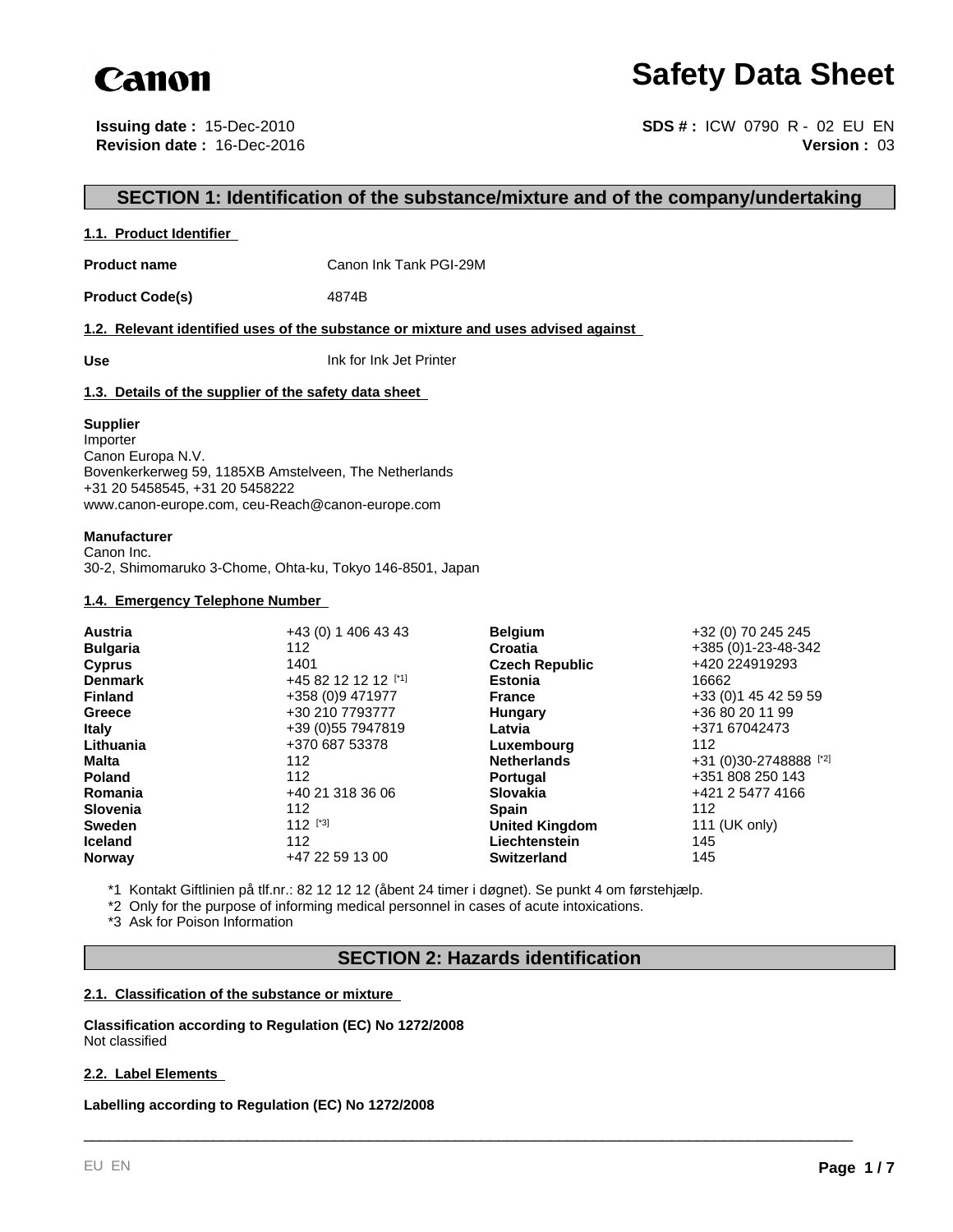**Hazard pictograms** Not required

**Signal word** Not required

#### **Hazard statements** Not required

#### **Precautionary statements** Not required

## **Other Information**

Contains 1,2-benzisothiazol-3(2H)-one. May produce an allergic reaction. Contains less than 30% of components with unknown hazards to the aquatic environment.

## **2.3. Other Hazards**

None

## **SECTION 3: Composition/information on ingredients**

\_\_\_\_\_\_\_\_\_\_\_\_\_\_\_\_\_\_\_\_\_\_\_\_\_\_\_\_\_\_\_\_\_\_\_\_\_\_\_\_\_\_\_\_\_\_\_\_\_\_\_\_\_\_\_\_\_\_\_\_\_\_\_\_\_\_\_\_\_\_\_\_\_\_\_\_\_\_\_\_\_\_\_\_\_\_\_\_\_

## **3.2. Mixtures**

| <b>Chemical name</b>        | <b>CAS-No</b> | <b>EC-No</b> | <b>REACH registration</b><br>number | Weight %  | <b>Classification (Reg.</b><br>1272/2008)                                                                              | Note to<br>Other<br>Hazards |
|-----------------------------|---------------|--------------|-------------------------------------|-----------|------------------------------------------------------------------------------------------------------------------------|-----------------------------|
| Glycerin                    | $56 - 81 - 5$ | 200-289-5    | None                                | $5 - 10$  | None                                                                                                                   |                             |
| 2-Pyrrolidinone             | 616-45-5      | 210-483-1    | None                                | $5 - 10$  | Eye Irrit. 2 (H319)                                                                                                    |                             |
| Ethylene urea               | 120-93-4      | 204-436-4    | 01-2119980933-25-xxxx               | - 5       | Eye Irrit. 2 (H319)                                                                                                    |                             |
| .2-benzisothiazol-3(2H)-one | 2634-33-5     | 220-120-9    | None                                | < 0.05    | $Accute$ Tox. 4 $(H302)$<br>Skin Irrit. 2 (H315)<br>Eye Dam. 1 (H318)<br>Skin Sens. 1 (H317)<br>Aquatic Acute 1 (H400) |                             |
| Water                       | 7732-18-5     | 231-791-2    | None                                | $60 - 80$ | None                                                                                                                   |                             |

Full texts of Hazard statement(s) are listed in SECTION 16

Note to Other Hazards : The following substance(s) is (are) marked with (1), (2) and/or (3)

- (1) Substance for which EU Occupational Exposure Limit(s) is (are) established (See SECTION 8)

- (2) PBT substance or vPvB substance under Regulation (EC) No 1907/2006

- (3) Substance listed in Candidate List of SVHC for Authorisation under Regulation (EC) No 1907/2006

## **SECTION 4: First aid measures**

## **4.1. Description of first aid measures**

| <b>Inhalation</b>                                                | Move to fresh air. Get medical attention immediately if symptoms occur.                                     |
|------------------------------------------------------------------|-------------------------------------------------------------------------------------------------------------|
| Ingestion                                                        | Rinse mouth. Drink 1 or 2 glasses of water. Get medical attention immediately if symptoms<br>occur.         |
| <b>Skin Contact</b>                                              | Wash off immediately with soap and plenty of water. Get medical attention immediately if<br>symptoms occur. |
| <b>Eye Contact</b>                                               | Flush with plenty of water. Get medical attention immediately if symptoms occur.                            |
| 4.2. Most important symptoms and effects, both acute and delayed |                                                                                                             |

\_\_\_\_\_\_\_\_\_\_\_\_\_\_\_\_\_\_\_\_\_\_\_\_\_\_\_\_\_\_\_\_\_\_\_\_\_\_\_\_\_\_\_\_\_\_\_\_\_\_\_\_\_\_\_\_\_\_\_\_\_\_\_\_\_\_\_\_\_\_\_\_\_\_\_\_\_\_\_\_\_\_\_\_\_\_\_\_\_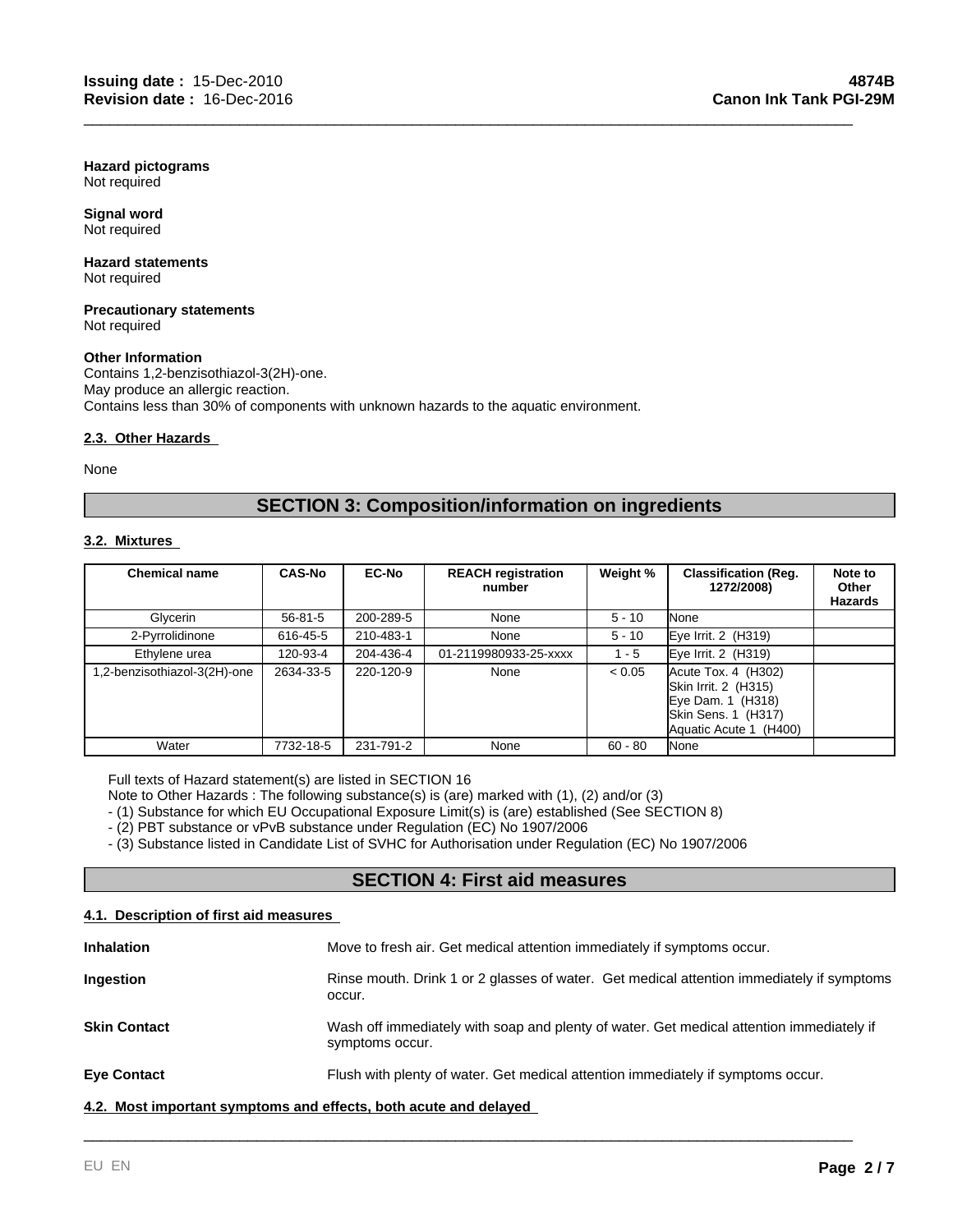| <b>Inhalation</b>      | None under normal use. Symptoms of overexposure are dizziness, headache, tiredness,<br>nausea, unconsciousness, cessation of breathing. |
|------------------------|-----------------------------------------------------------------------------------------------------------------------------------------|
| <b>Ingestion</b>       | None under normal use. Ingestion may cause gastrointestinal irritation, nausea, vomiting<br>and diarrhea.                               |
| <b>Skin Contact</b>    | None under normal use.                                                                                                                  |
| <b>Eye Contact</b>     | None under normal use. May cause slight irritation.                                                                                     |
| <b>Chronic Effects</b> | None under normal use.                                                                                                                  |

\_\_\_\_\_\_\_\_\_\_\_\_\_\_\_\_\_\_\_\_\_\_\_\_\_\_\_\_\_\_\_\_\_\_\_\_\_\_\_\_\_\_\_\_\_\_\_\_\_\_\_\_\_\_\_\_\_\_\_\_\_\_\_\_\_\_\_\_\_\_\_\_\_\_\_\_\_\_\_\_\_\_\_\_\_\_\_\_\_

## **4.3. Indication of any immediate medical attention and special treatment needed**

None

## **SECTION 5: Firefighting measures**

## **5.1. Extinguishing media**

## **Suitable extinguishing media**

Use CO<sub>2</sub>, water, dry chemical, or foam.

#### **Unsuitable extinguishing media** None

## **5.2. Special hazards arising from the substance or mixture**

#### **Special Hazard** None

**Hazardous combustion products** Carbon dioxide (CO 2), Carbon monoxide (CO)

## **5.3. Advice for firefighters**

#### **Special protective equipment for fire-fighters** None

## **SECTION 6: Accidental release measures**

## **6.1. Personal precautions, protective equipment and emergency procedures**

Avoid contact with skin, eyes and clothing.

## **6.2. Environmental Precautions**

Keep out of waterways.

## **6.3. Methods and material for containment and cleaning up**

Wipe up with adsorbent material (e.g. cloth, fleece).

## **6.4. Reference to other sections**

None

## **SECTION 7: Handling and storage**

\_\_\_\_\_\_\_\_\_\_\_\_\_\_\_\_\_\_\_\_\_\_\_\_\_\_\_\_\_\_\_\_\_\_\_\_\_\_\_\_\_\_\_\_\_\_\_\_\_\_\_\_\_\_\_\_\_\_\_\_\_\_\_\_\_\_\_\_\_\_\_\_\_\_\_\_\_\_\_\_\_\_\_\_\_\_\_\_\_

## **7.1. Precautions for safe handling**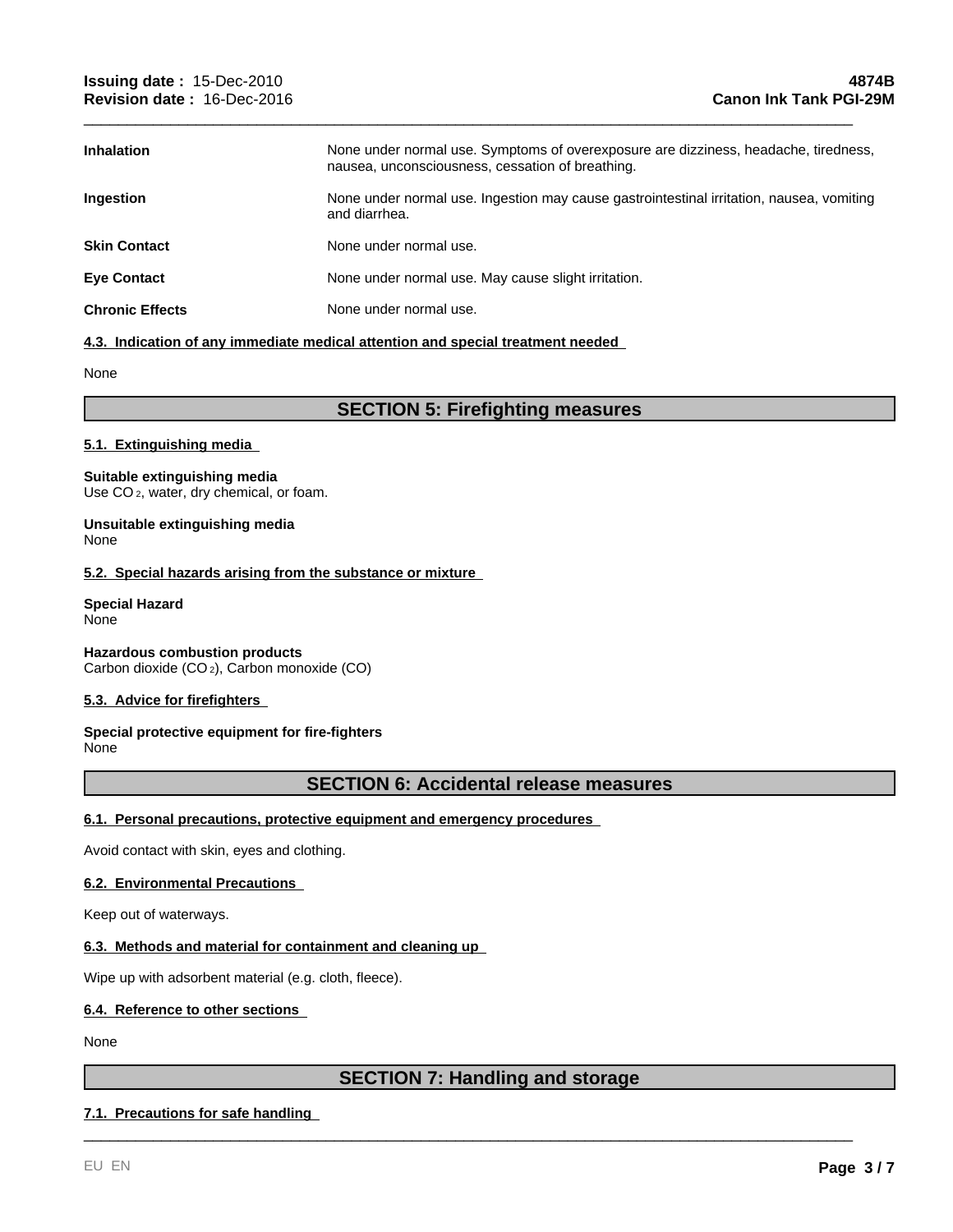Avoid contact with skin, eyes and clothing. Clean contaminated surface thoroughly. Use with adequate ventilation.

## **7.2. Conditions for safe storage, including any incompatibilities**

Keep in a dry, cool and well-ventilated place. Keep out of the reach of children. Keep away from direct sunlight. Keep away from heat and sources of ignition.

\_\_\_\_\_\_\_\_\_\_\_\_\_\_\_\_\_\_\_\_\_\_\_\_\_\_\_\_\_\_\_\_\_\_\_\_\_\_\_\_\_\_\_\_\_\_\_\_\_\_\_\_\_\_\_\_\_\_\_\_\_\_\_\_\_\_\_\_\_\_\_\_\_\_\_\_\_\_\_\_\_\_\_\_\_\_\_\_\_

### **7.3. Specific end uses**

Ink for Ink Jet Printer. Obtain special instructions before use.

## **SECTION 8: Exposure controls/personal protection**

### **8.1. Control parameters**

#### **Exposure Limits**

| <b>Chemical name</b>      | <b>EU OEL</b>                                              | Austria                        | <b>Belgium</b>                                                   | <b>Bulgaria</b>                                                                             | <b>Cyprus</b>                                                                                                |
|---------------------------|------------------------------------------------------------|--------------------------------|------------------------------------------------------------------|---------------------------------------------------------------------------------------------|--------------------------------------------------------------------------------------------------------------|
| Glycerin<br>$56 - 81 - 5$ | None                                                       | None                           | TWA: $10 \text{ mg/m}^3$                                         | None                                                                                        | None                                                                                                         |
| <b>Chemical name</b>      | <b>Czech Republic</b>                                      | <b>Denmark</b>                 | <b>Finland</b>                                                   | <b>France</b>                                                                               | Germany                                                                                                      |
| Glycerin<br>$56 - 81 - 5$ | TWA: 10 mg/m <sup>3</sup><br>Ceiling: 15 mg/m <sup>3</sup> | None                           | TWA: $20 \text{ mg/m}^3$                                         | TWA: $10 \text{ mg/m}^3$                                                                    | DFG TWA: 200 mg/m <sup>3</sup><br>inhalable fraction<br>Ceiling / Peak: 400<br>$mq/m3$ inhalable<br>fraction |
| <b>Chemical name</b>      | Greece                                                     | <b>Hungary</b>                 | <b>Ireland</b>                                                   | <b>Italy</b>                                                                                | <b>Netherlands</b>                                                                                           |
| Glycerin<br>$56 - 81 - 5$ | TWA: $10 \text{ mg/m}^3$                                   | None                           | TWA: $10 \text{ mg/m}^3$ mist<br>STEL: 30 mg/m <sup>3</sup> mist | None                                                                                        | None                                                                                                         |
| <b>Chemical name</b>      | <b>Poland</b>                                              | Portugal                       | <b>Romania</b>                                                   | <b>Slovakia</b>                                                                             | <b>Spain</b>                                                                                                 |
| Glycerin<br>$56 - 81 - 5$ | TWA: $10 \text{ mg/m}^3$<br>inhalable fraction             | TWA: $10 \text{ mg/m}^3$ mist  | None                                                             | None                                                                                        | TWA: $10 \text{ mg/m}^3$ mist                                                                                |
| <b>Chemical name</b>      | <b>Sweden</b>                                              | <b>United Kingdom</b>          | <b>Norway</b>                                                    | <b>Switzerland</b>                                                                          | <b>Turkey</b>                                                                                                |
| Glycerin<br>$56 - 81 - 5$ | None                                                       | TWA: 10 mg/m <sup>3</sup> mist | None                                                             | TWA: $50 \text{ mg/m}^3$<br>inhalable dust<br>STEL: 100 mg/m <sup>3</sup><br>inhalable dust | None                                                                                                         |

## **8.2. Exposure controls**

**Appropriate engineering controls** None under normal use conditions.

**Individual protection measures, such as personal protective equipment**

| <b>Eve/face Protection</b>    | Not required under normal use. |
|-------------------------------|--------------------------------|
| <b>Skin Protection</b>        | Not required under normal use. |
| <b>Respiratory Protection</b> | Not required under normal use. |
| <b>Thermal hazards</b>        | Not Applicable                 |

## **SECTION 9: Physical and chemical properties**

#### **9.1. Information on basic physical and chemical properties**

**Appearance Appearance Magenta ; Liquid Odor Magenta ; Liquid Odor Odor threshold**<br> **Odor threshold**<br> **PH**<br>  $8 - 9$ **pH** 8 - 9 **Evaporation Rate** No data available **Flash Point (°C) Melting/Freezing point (°C) Boiling Point/Range (°C)**

**Odor** Slight odor \_\_\_\_\_\_\_\_\_\_\_\_\_\_\_\_\_\_\_\_\_\_\_\_\_\_\_\_\_\_\_\_\_\_\_\_\_\_\_\_\_\_\_\_\_\_\_\_\_\_\_\_\_\_\_\_\_\_\_\_\_\_\_\_\_\_\_\_\_\_\_\_\_\_\_\_\_\_\_\_\_\_\_\_\_\_\_\_\_ No data available > 93.0°C (Tag. Closed Cup.); estimated No data available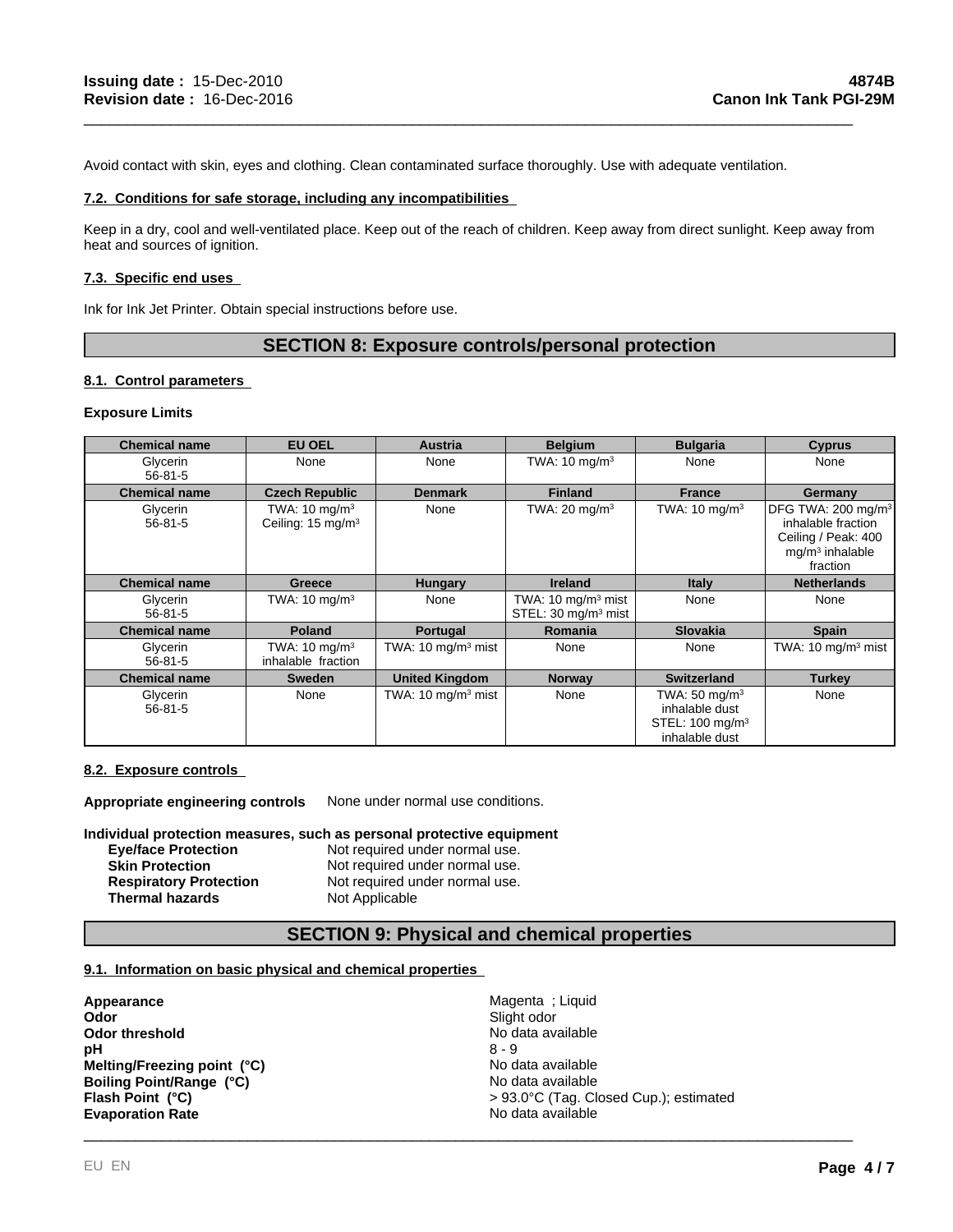**Flammability (solid, gas)** Not Applicable **Flammability Limits in Air Upper Flammability Limit** None; estimated<br>
Lower Flammability Limit<br>
None: estimated **Lower Flammability Limit** None; estimated<br>
None; estimated<br>
No data available **Vapor pressure**<br> **Vapor density**<br> **Vapor density**<br> **Vapor density Vapor density** No data<br> **Relative density** No data available 1.0 - 1.1 **Relative density Solubility(ies)** Water; miscible **Partition coefficient: n-octanol/water Explosive properties**<br> **Explosive properties**<br> **Oxidizing properties**<br> **None:** estimated **Oxidizing properties Autoignition Temperature (°C)** None; estimated **Decomposition Temperature (°C) Viscosity (mPa s)** 1 - 5

# \_\_\_\_\_\_\_\_\_\_\_\_\_\_\_\_\_\_\_\_\_\_\_\_\_\_\_\_\_\_\_\_\_\_\_\_\_\_\_\_\_\_\_\_\_\_\_\_\_\_\_\_\_\_\_\_\_\_\_\_\_\_\_\_\_\_\_\_\_\_\_\_\_\_\_\_\_\_\_\_\_\_\_\_\_\_\_\_\_

No data available

## **9.2. Other Information**

No data available

## **SECTION 10: Stability and reactivity**

#### **10.1. Reactivity**

None

## **10.2. Chemical stability**

Stable

### **10.3. Possibility of Hazardous Reactions**

None

## **10.4. Conditions to Avoid**

None

#### **10.5. Incompatible materials**

Acids, Bases, Oxidizing agents, Reducing agents.

#### **10.6. Hazardous Decomposition Products**

Carbon dioxide (CO 2), Carbon monoxide (CO), and/or Ammonia.

## **SECTION 11: Toxicological information**

\_\_\_\_\_\_\_\_\_\_\_\_\_\_\_\_\_\_\_\_\_\_\_\_\_\_\_\_\_\_\_\_\_\_\_\_\_\_\_\_\_\_\_\_\_\_\_\_\_\_\_\_\_\_\_\_\_\_\_\_\_\_\_\_\_\_\_\_\_\_\_\_\_\_\_\_\_\_\_\_\_\_\_\_\_\_\_\_\_

### **11.1. Information on toxicological effects**

| <b>Acute toxicity</b>             | No data available                            |
|-----------------------------------|----------------------------------------------|
| <b>Skin corrosion/irritation</b>  | Non-irritant (Estimate) (OECD Guideline)     |
| Serious eye damage/eye irritation | Minimal irritant (Estimate) (OECD Guideline) |
| <b>Sensitization</b>              | Non-sensitizer (Estimate) (OECD Guideline)   |
| Germ cell mutagenicity            | Ames test: Negative                          |
| Carcinogenicity                   | No data available                            |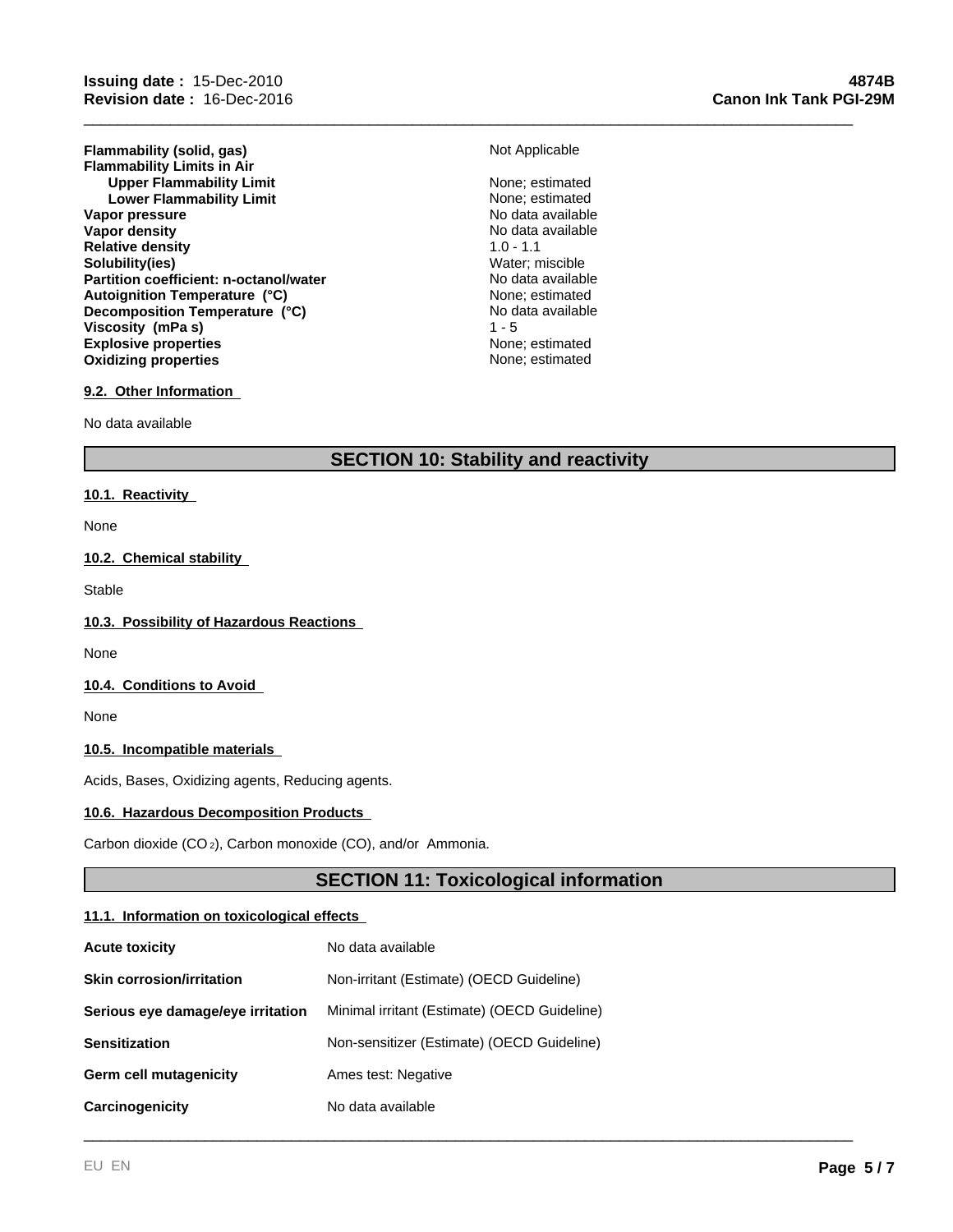| <b>Reproductive Toxicity</b>  | No data available |
|-------------------------------|-------------------|
| <b>STOT - single exposure</b> | No data available |
| STOT - repeated exposure      | No data available |
| <b>Aspiration hazard</b>      | No data available |
| <b>Other Information</b>      | No data available |

## **SECTION 12: Ecological information**

\_\_\_\_\_\_\_\_\_\_\_\_\_\_\_\_\_\_\_\_\_\_\_\_\_\_\_\_\_\_\_\_\_\_\_\_\_\_\_\_\_\_\_\_\_\_\_\_\_\_\_\_\_\_\_\_\_\_\_\_\_\_\_\_\_\_\_\_\_\_\_\_\_\_\_\_\_\_\_\_\_\_\_\_\_\_\_\_\_

## **12.1. Toxicity**

## **Ecotoxicity effects** No data available

## **12.2. Persistence and degradability**

No data available

## **12.3. Bioaccumulative potential**

No data available

## **12.4. Mobility in soil**

No data available

## **12.5. Results of PBT and vPvB assessment**

This preparation contains no substance considered to be persistent, bioaccumulating nor toxic (PBT). This preparation contains no substance considered to be very persistent nor very bioaccumulating (vPvB).

## **12.6. Other adverse effects**

No data available

## **SECTION 13: Disposal considerations**

## **13.1. Waste treatment methods**

Dispose of in accordance with local regulations.

## **SECTION 14: Transport information**

\_\_\_\_\_\_\_\_\_\_\_\_\_\_\_\_\_\_\_\_\_\_\_\_\_\_\_\_\_\_\_\_\_\_\_\_\_\_\_\_\_\_\_\_\_\_\_\_\_\_\_\_\_\_\_\_\_\_\_\_\_\_\_\_\_\_\_\_\_\_\_\_\_\_\_\_\_\_\_\_\_\_\_\_\_\_\_\_\_

| 14.1. UN number                     | None                                           |
|-------------------------------------|------------------------------------------------|
| 14.2. UN Proper Shipping Name       | None                                           |
| 14.3. Transport Hazard Class        | None                                           |
| 14.4. Packing Group                 | None                                           |
| 14.5. Environmental Hazards         | No special environmental precautions required. |
| 14.6. Special Precautions for users | IATA: Not regulated                            |